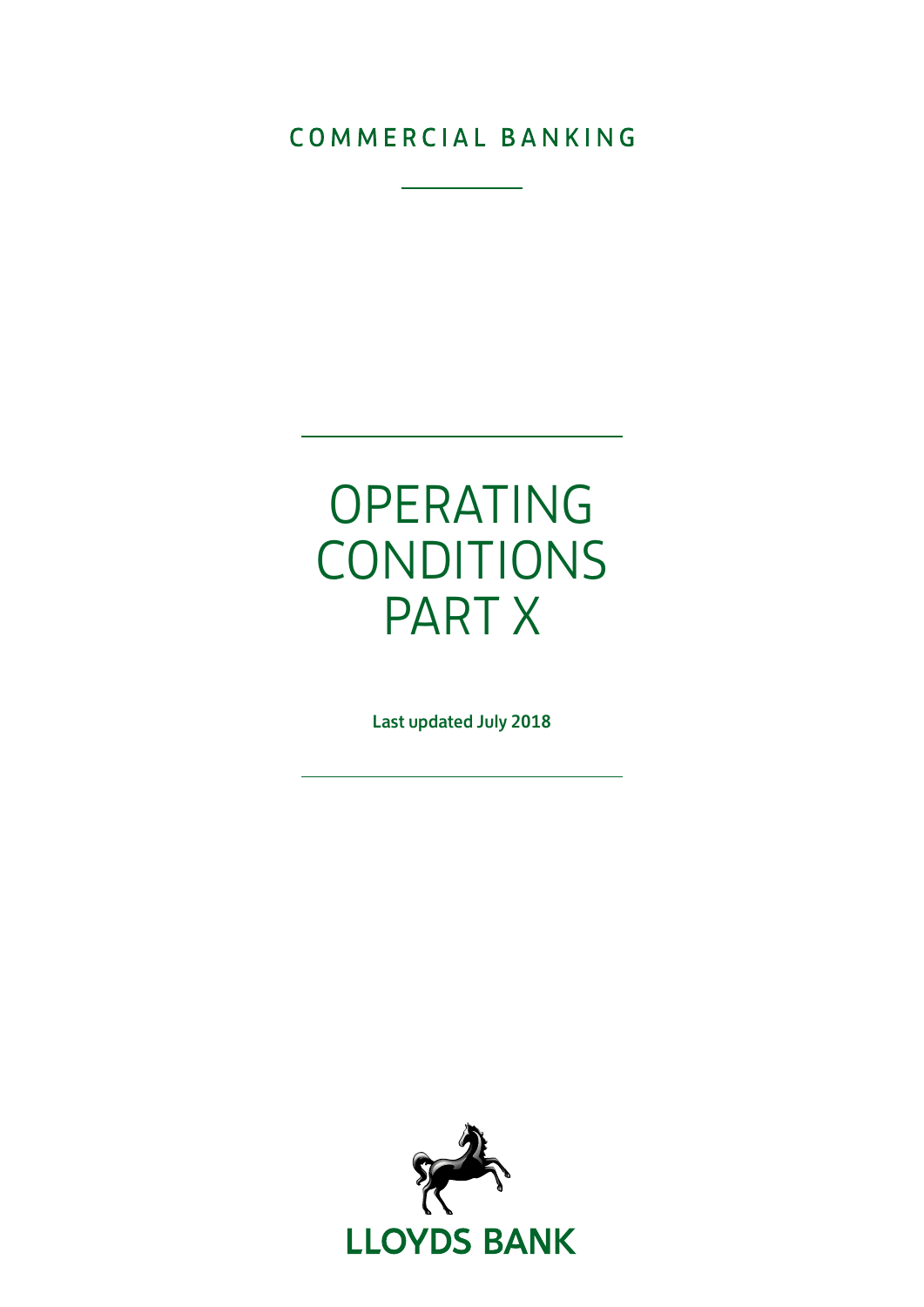# DEBTOR PROTECTION CONDITIONS

## 1. Definitions and Interpretation

1.1 In this Part, unless the context otherwise requires, the following expressions have the following meanings:

"Anniversary" each anniversary of the date on which Debtor Protection is first provided to you.

"Annual Threshold" the amount (if any) specified in the DP Commercial Terms below which the aggregate of Net Protected Invoices will not qualify as Protected Invoices in the event of Customer Failure in each year ending on an Anniversary.

"Customer Failure" occurs when a Protected Customer:

- a. becomes Irreversibly Insolvent; or
- b. is in circumstances which in our opinion are equivalent to Irreversible Insolvency; or
- c. fails to pay the full amount of a Protected Invoice that is owing to you and a final judgment of the court in our or your favour for the full amount of the Invoice has been obtained; or
- d. fails to pay the full amount of a Protected Invoice within the Protracted Default Period.

"DP Commercial Terms" the terms set out in the DP Commercial Terms letter sent from time to time by us to you.

"Due Date" the original due date for payment of an Invoice.

"E-Bonded" the internet based Debtor Protection platform available at www.e-bonded.com or any replacement or successor Debtor Protection platform.

"Excluded Customer" any Customer:

- a. who is an Associated Business;
- b. at the time you apply for or we set a Protected Limit:
- c. who owes one or more Invoices which is/are Impaired; or
- d. for whom you have rescheduled or extended a Due Date by more than the Maximum Extension Period; or
- e. for whom we have given a Protected Limit of zero; or
- f. who is a government entity or public authority (as defined under Section 3 Freedom of Information Act 2000 or any Scottish public authority as defined under Section 3 Freedom of Information (Scotland) Act 2002, each as amended, updated or replaced from time to time) in the UK; or

g. who we have informed you in writing is not eligible for Debtor Protection.

"Extended Due Date" any revised Due Date for payment of a Protected Invoice which falls within the Maximum Extension Period agreed by you with a Customer in accordance with condition 4.2 of these Operating Conditions – Part X.

"Impaired" in relation to any Protected Invoice, that:

- a. the Protected Customer by whom it is owed is Irreversibly Insolvent; or
- b. it is overdue by more than the Maximum Extension Period and the total aggregate of Invoices owed by the relevant Customer exceeds the lesser of (a) 10% of the Customer's Protected Limit or (b) £10,000.

"Irreversibly Insolvent" and "Irreversible Insolvency" in relation to a Protected Customer:

- i. the appointment of:
	- a. a liquidator;
	- b. an administrator or interim manager pursuant to Schedule B1 Insolvency Act 1986;
	- c. an administrative receiver pursuant to Part III Insolvency Act 1986;
	- d. a receiver (other than an LPA receiver);
	- e. a supervisor of a Company Voluntary Arrangement under Part I Insolvency Act 1986;
	- f. a trustee in bankruptcy (or trustee in sequestration in Scotland);
	- g. a trustee under a trust deed for creditors (whether or not it becomes protected) pursuant to the Protected Trust Deeds (Scotland) Registrations 2008 and 2013;
	- h. a supervisor of an Individual Voluntary Arrangement under Part VIII Insolvency Act 1986;
	- i. the entering into of a debt arrangement scheme pursuant to the Debt Arrangement and Attachment (Scotland) Act 2002;
	- j. the Official Receiver; or
- ii. the making of a debt relief order pursuant to Part VII Insolvency Act 1986; or
- iii. a court approves a compromise or other arrangement between the Customer and its creditors; or
- iv. circumstances which, in our opinion, are equivalent to any of the above in any jurisdiction.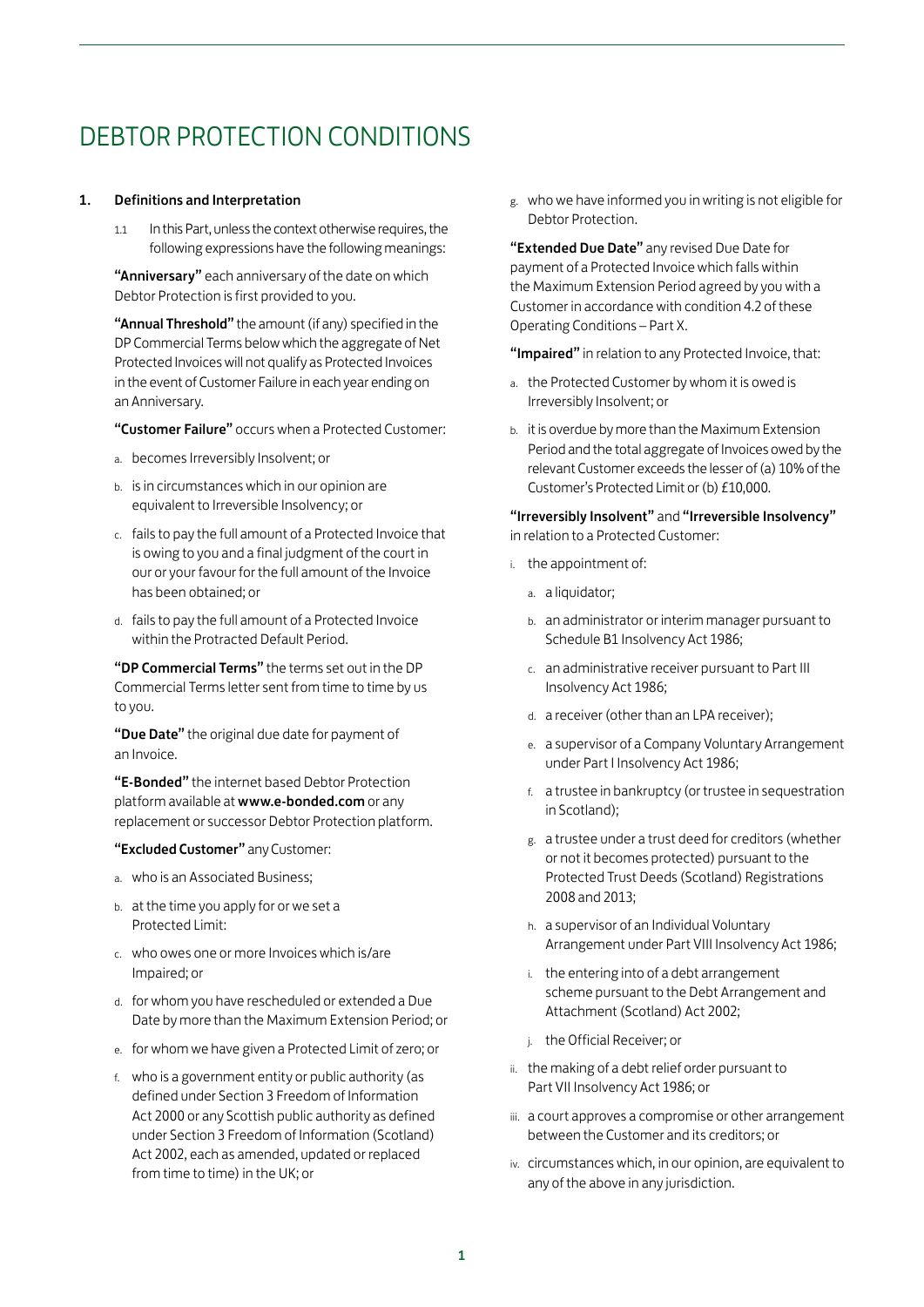"Maximum Extension Period" 60 days after the Due Date.

"Maximum Terms of Payment" the maximum period of credit which you may allow a Protected Customer to pay an Invoice, not exceeding 90 days from the date of the Invoice.

"Minimum Retention" The greater of:

- a. the amount specified in the DP Commercial Terms; or
- b. 10% of the relevant Protected Invoice.

"Minimum Threshold" the amount (if any) specified in the DP Commercial Terms below which a Net Protected Invoice due by a Protected Customer which is within a Protected Limit will not qualify as a Protected Invoice in the event of Customer Failure.

"Net Protected Invoice" the amount of a Protected Invoice after deduction of the VAT element of the relevant Protected Invoice.

"Non-qualifying Invoice" an Invoice which:

- a. relates to Goods or services Delivered at the time when Impaired Invoices are owing by the relevant Customer;
- b. is disputed by the Customer (but we may redesignate the Invoice as a Protected Invoice if the dispute is finally resolved by agreement or alternative dispute resolution or determined by litigation and the Invoice becomes a valid and enforceable payment obligation of the Customer);
- c. is due by an Excluded Customer;
- d. does not correctly identify the Customer;
- e. relates to legal or other professional costs and expenses incurred in the collection or attempted recovery of another Invoice; or
- f. is covered by any bond, insurance or indemnity.

"Protected Customer" a Customer for whom a Protected Limit has been set and who is not an Excluded Customer.

"Protected Invoice" an Invoice Notified to us during the Protected Period which:

- i. represents a valid and legally enforceable payment obligation of a Protected Customer for Goods and/ or services:
	- a. Delivered by you during the Protected Period in accordance with the terms of relevant Contract of Sale;
	- b. sold on payment terms which do not exceed the Maximum Terms of Payment; and
	- c. invoiced within thirty (30) days from the date of Delivery and evidenced by a debt instrument or open account documents (written purchase order, invoice, shipping documents or time sheets);
- ii. is not Impaired at the time of its assignment or Notification to us;
- iii. is Notified to us at a time when no other Invoices owing by that Protected Customer are Impaired; and
- iv. is within the Protected Limit for the Customer;
- or where applications for payments are made by you:
- v. the relevant application has been certified for payment; or
- vi. the relevant application has been issued to the Customer prior to Customer Failure and remains uncertified but has been Notified to us.

For the avoidance of doubt, any Invoice or application for payment owing by a Customer which does not satisfy the criteria in (i) to (vi) above (of the definition of "Protected Invoice"), regardless of works or services performed, will not be a Protected Invoice.

"Protected Limit" for each Protected Customer, the limit within which Invoices due by a Customer may be Protected Invoices. A Protected Limit may be different from any Approval Limit we may set for a Customer.

"Protected Percentage" ninety per cent (90%).

"Protected Period" the period from the first day of the month in which the Start Date occurs or any later date from which we confirm that the Debtor Protection facility will commence, until the Debtor Protection facility is terminated in accordance with these Operating Conditions – Part X.

"Protracted Default Period" six months from the later of:

- a. the Due Date; or
- b. any Extended Due Date.

"Remittance" any form of payment which is tendered in or towards the discharge of an Invoice, including monies recovered under a policy of insurance arranged by you, a refund of the VAT element of an Invoice or a dividend payable in respect of an Invoice.

"Unprotected Invoice" an Invoice which is not eligible to be or has not been designated as a Protected Invoice.

#### 2. Scope of Debtor Protection

- 2.1 Subject to the terms of the Agreement, during the Protected Period we will provide Debtor Protection for Protected Invoices owing by Protected Customers.
- 2.2 We will accept the risk of non-payment of Protected Invoices up to a maximum of the Protected Percentage of a Protected Limit in the event that a Protected Invoice is not paid due to Customer Failure. To obtain and maintain Debtor Protection, you must comply with the conditions in these Operating Conditions – Part X and any other procedures specified by us from time to time.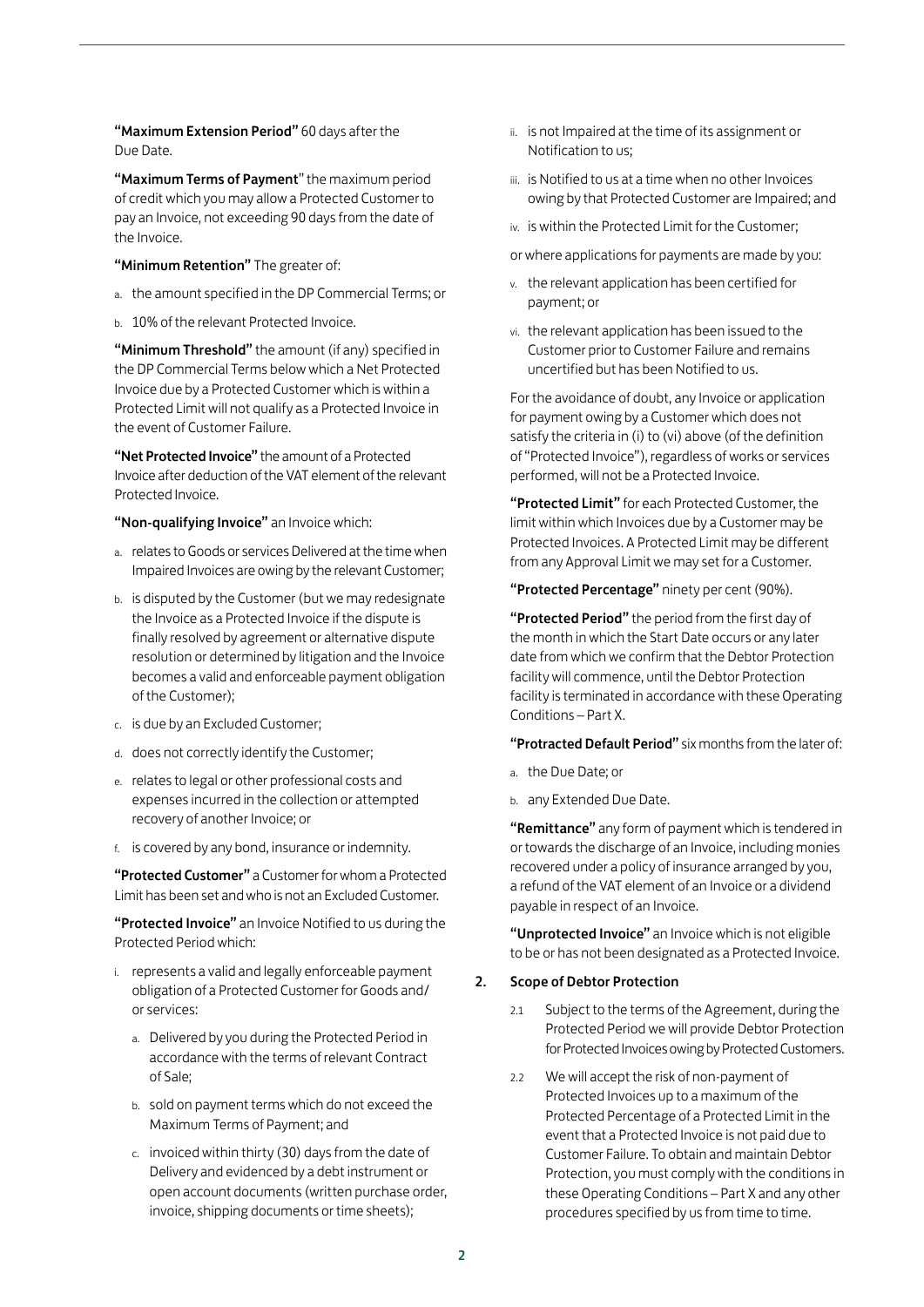- 2.3 If a Minimum Threshold and/or an Annual Threshold is specified in the DP Commercial Terms, a Net Protected Invoice within a Protected Limit will not qualify as a Protected Invoice in the event of a Customer Failure of the relevant Protected Customer if:
	- 2.3.1 the amount of the Net Protected Invoice is less than the Minimum Threshold; and/or
	- 2.3.2 (subject to the application of condition 2.4 of these Operating Conditions – Part X) the aggregate of the outstanding Net Protected Invoice and all other Net Protected Invoices which have not been paid by Protected Customers due to Customer Failure in any year of the Agreement ending on an Anniversary is less than the Annual Threshold.
- 2.4 When calculating whether the Annual Threshold has been exceeded, if the amount of a previous Net Protected Invoice did not qualify as a Protected Invoice in the event of a Customer Failure solely because the Net Protected Invoice was less than the Minimum Threshold, the value of that Net Protected Invoice shall be disregarded.
- 2.5 All or part of a Protected Invoice may be Disapproved by us at any time.
- 2.6 Invoices raised on or after the first day of the month in which the Start Date occurs or if later, the first day of the month in which we agree to provide a Debtor Protection facility to you, are eligible to be Protected Invoices provided that you apply and pay for Protected Limits for all of your Customers within 15 days of the Start Date (or later date on which the Debtor Protection facility commences). If you fail to satisfy these criteria, Invoices may only be Protected Invoices from the date on which each Protected Limit is agreed.
- 2.7 Non-qualifying Invoices are not eligible to be Protected Invoices.

# 3. Charges

- 3.1 If the DP Commercial Terms specify that Protected Limit Charges apply to your Debtor Protection facility, you will pay us the Protected Limit Charges:
	- 3.1.1 annually in advance, initially on the date on which your Debtor Protection facility commences and thereafter on each Anniversary; and
	- 3.1.2 whenever you apply for or to change or renew a Protected Limit.
- 3.2 The Protected Limit Charge will be charged for blocks of Customers incorporated in the UK and on a Customer by Customer basis for those incorporated outside the UK.
- 3.3 We will inform you in writing of any change to the Protected Limit Charges or any other change in the terms of the Debtor Protection facility at least 30 days before each Anniversary.
- 3.4 We will debit all Fees and Charges to your Current Account on their due date for payment. We may require you to settle Fees and Charges in cash if there is insufficient Availability.

# 4. Payment Terms and Collection Procedures

- 4.1 You will not:
	- 4.1.1 agree with a Protected Customer initial payment terms longer than the Maximum Terms of Payment without our prior written consent;
	- 4.1.2 Deliver Goods or services to a Protected Customer:
		- vii. if we ask you not to;
		- viii. after you become aware of any adverse change in a Customer's financial position which would provide reasonable grounds to believe that the Customer may not be able to discharge payment of a Protected Invoice; or
		- ix. whilst any Invoice due by the Customer (whether within the Protected Limit or not) is Impaired;
	- 4.1.3 vary the minimum credit control and collection procedures set out in condition 4.5 of these Operating Conditions – Part X in any way without our prior written consent; or
	- 4.1.4 save as permitted by condition 4.2 of these Operating Conditions – Part X, reschedule, extend, postpone or change any Due Date in respect of any Invoice owing by a Protected Customer, without our written prior consent.
- 4.2 If a Protected Customer is unable to discharge an Invoice on or before the relevant Due Date, you may, unless condition 4.4 of these Operating Conditions – Part X applies and provided you comply with condition 4.3 of these Operating Conditions – Part X, agree to one extension of the Due Date for a period not exceeding the Maximum Extension Period.
- 4.3 Before extending the Due Date for a period not exceeding the Maximum Extension Period, you must make a positive assessment of the Protected Customer's continued creditworthiness and the reasons for the extension must be recorded in writing and provided to us if we request.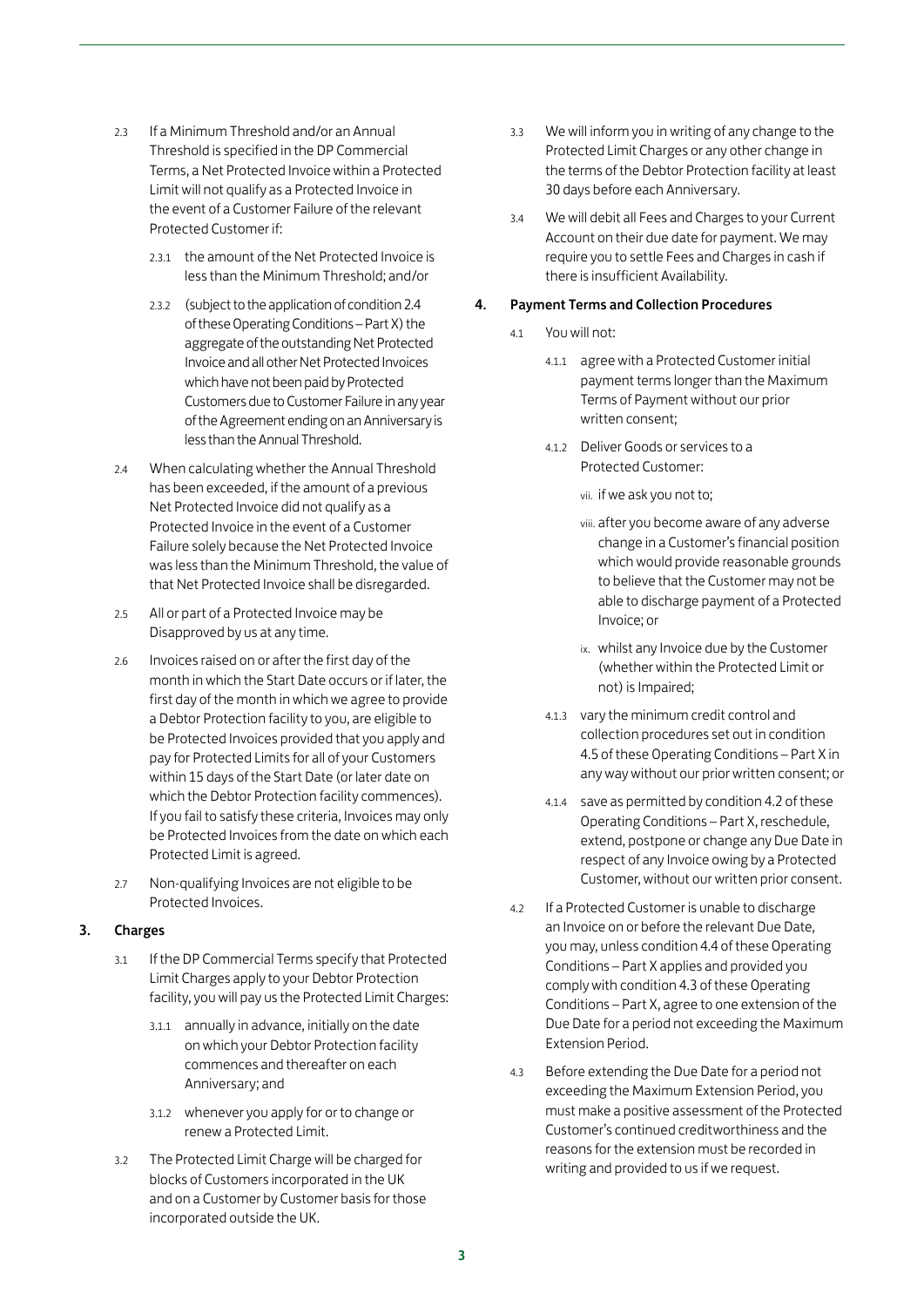- 4.4 You must not extend the Due Date:
	- 4.4.1 when an Invoice payable by a Protected Customer is due to be discharged by a bill of exchange, promissory note, documentary sight draft, letter of credit or any other form of trade finance instrument where the method of payment is independent of the Contract of Sale.
- 4.5 Unless we undertake credit control and collection procedures on your behalf, you will as a minimum, in relation to all Protected Customers:
	- 4.5.1 issue Invoices within thirty (30) days from the date of Delivery of the Goods or services to which they relate;
	- 4.5.2 send a written reminder to the Customer to make payment of any outstanding, undisputed Invoice within forty (40) days of the date of each Invoice;
	- 4.5.3 communicate either by telephone or post with any Customers by whom any Invoice remains due within every forty (40) days of the previous reminder to the Customer to tell the Customer that the Invoice has not been paid, until the Invoice is discharged in full;
	- 4.5.4 monitor payment by all Protected Customers by preparing and reviewing, at least monthly, a statement of account for each Protected Customer;
	- 4.5.5 record in writing all steps taken to collect payment of outstanding Protected Invoices and provide a copy of this record to us on request;
	- 4.5.6 inform us immediately if you commence any legal proceedings, arbitration or dispute resolution procedure to recover any unpaid Invoice owing by a Protected Customer; and
	- 4.5.7 comply with any additional procedures we may reasonably request you to undertake from time to time.

# 5. Protected Limits

- 5.1 You must apply for a Protected Limit for each Customer (other than an Excluded Customer) the value of whose outstanding Invoices at any time are expected to exceed the Minimum Retention or any Minimum Threshold. Each application must be submitted through E-Bonded and supported by the following information:
	- 5.1.1 the Customer's full legal name (and not just any trading name) and its company registration number or registered office; and
	- 5.1.2 the value of the Protected Limit you require.
- 5.2 Protected Limits will be automatically renewed at the same level annually on each Anniversary unless you inform us through E-Bonded before an Anniversary that you do not require a Protected Limit to be renewed.
- 5.3 We will establish a Protected Limit for each Customer (other than an Excluded Customer) and will tell you of the establishment of each Protected Limit either by E-Bonded or in writing. We may set a Protected Limit of zero.
- 5.4 We will not increase a Protected Limit when there are any outstanding Invoices due by the relevant Customer for which the Due Date has been extended.
- 5.5 We may reduce or cancel any Protected Limit according to our commercial judgment. Any reduction or cancellation of a Protected Limit will be shown on E-Bonded and will take effect on the earlier of:
	- 5.5.1 our sending to you the relevant email notification; or
	- 5.5.2 the fifth (5th) day after the date on which it is posted on E-Bonded.
- 5.6 We may cancel a Protected Limit without notice and treat any Protected Invoice as an Unprotected Invoice if:
	- 5.6.1 in relation to the Invoice, you have breached any term of these Operating Conditions – Part X or any of the warranties and undertakings set out in conditions 8 and 9 of the Operating Conditions – Part II;
	- 5.6.2 you fail to comply with any conditions specified at the time a Protected Limit is set; or
	- 5.6.3 the Customer does not make payment as a result of any unforeseeable event (including an act of God, natural disaster, any exchange control, governmental or legal requirements, any terrorist act, revolution, civil insurrection, strike, industrial action or failure of postal, communication or banking services), the effect of nuclear reaction or radiation or radioactive contamination or war, including any war between the People's Republic of China, France, the United States of America, the Russian Federation and/or the UK.
- 5.7 We may from time to time advise you of a change in a Protected Limit other than through E-Bonded but we are not obliged to do so and it is your responsibility to check E-Bonded regularly to keep up to date with all Protected Limits and that the Protected Limits are adequate for the volume of your trading with each Protected Customer.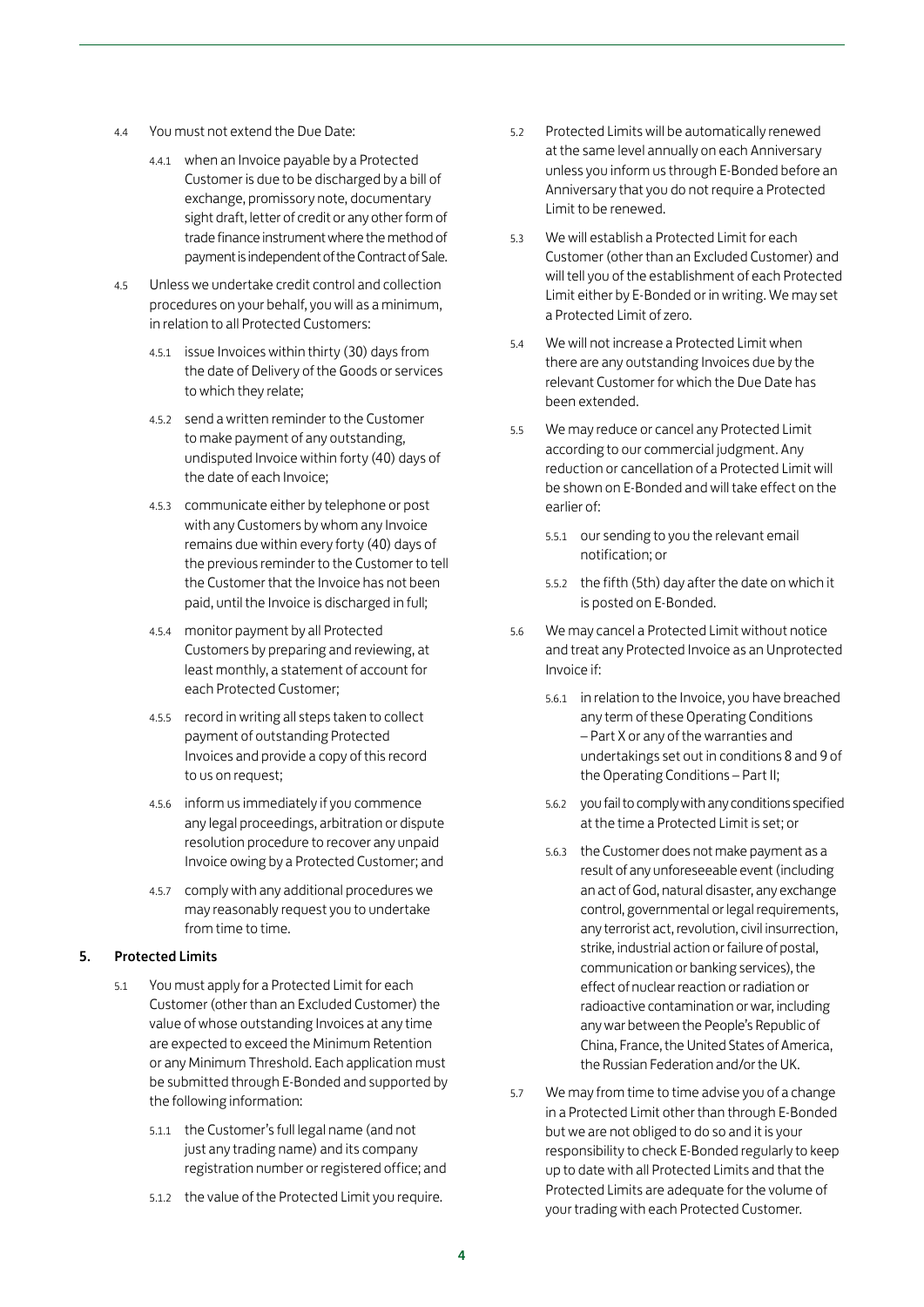- 5.8 A Protected Customer can only have one Protected Limit at any time. If we vary the Protected Limit for a Customer, the Protected Limit in force on the date on which the Goods or services the subject of the Protected Invoice are Delivered is the applicable Protected Limit for the purpose of determining if an Invoice is a Protected Invoice or an Unprotected Invoice.
- 5.9 Following any change to a Protected Limit, you will, if we request, provide us with a list of all outstanding Invoices owing by the relevant Protected Customer.
- 5.10 Subject to condition 5.6 of these Operating Conditions – Part X, the cancellation or variation of a Protected Limit shall not apply to any Invoice which was a Protected Invoice at the time the cancellation or variation of the Protected Limit becomes effective.
- 5.11 The establishment of a Protected Limit is not a representation of the credit worthiness of a Customer. The amount or absence of a Protected Limit shall not be disclosed by you to a Customer or third party (unless there is a legal compulsion to do so).
- 5.12 The amount of any Invoice that is in excess of a Protected Limit or is owed by a Customer for whom no Protected Limit or a zero Protected Limit has been established shall be an Unprotected Invoice.

# 6. Notifying Customer Failure

- 6.1 You will:
	- 6.1.1 give us notice in writing within five (5) Working Days of becoming aware of a Customer Failure or any circumstance which provides reasonable grounds to believe that a Protected Customer may not able to discharge payment of a Protected Invoice;
	- 6.1.2 give us notice by E-Bonded monthly, within twenty (20) Working Days of the end of each month in a format specified by us, of all Invoices (including Unprotected Invoices) owing by a Protected Customer which at the end of that month were unpaid at the expiry of 60 days from the Due Date and report in each subsequent month all such amounts which continue to be unpaid. A Protected Customer may be excluded from the report if the total amount due by the Protected Customer is below the lesser of (i) ten per cent (10%) of the Customer's Protected Limit or (ii) £10,000; and
	- 6.1.3 on our request, provide a list of all Protected Invoices owing by a Protected Customer whose Protected Limit is cancelled or reduced.
- 6.2 All Remittances received from or in relation to a Protected Customer in or towards payment of an Invoice when any Invoice remains outstanding after the Maximum Extension Period, will be applied in or towards the discharge of that Customer's outstanding Invoices in the chronological order of their Due Dates. Remittances will be applied in this way regardless of any appropriation by the Protected Customer or any other person paying, unless agreed in writing by us.
- 6.3 Remittances received after the occurrence of a Customer Failure but prior to payment of the Purchase Price of each relevant Invoice shall be appropriated pro-rata to the value of the outstanding Protected Invoices and Unprotected Invoices.
- 6.4 You must submit a Customer Failure form (in the format set out on E-Bonded) to us within 6 months of the Customer Failure.

## 7. Payment of the Purchase Price

- 7.1 We will pay to you the Purchase Price of a Protected Invoice within thirty-five (35) days of receiving a correctly completed Customer Failure form provided that:
	- 7.1.1 the Customer Failure form is accompanied by satisfactory evidence of the occurrence of Customer Failure including:
		- i. in the case of a Protected Customer's Irreversible Insolvency, written confirmation from the relevant receiver, administrative receiver, liquidator, supervisor, judicial factor, trustee in bankruptcy or similar officer that the Protected Invoice is valid and undisputed; or
		- ii. in the case of Protracted Default, a judgment in respect of the Protected Invoice in your favour; or
		- iii. in either case where the Protected Customer is incorporated outside the UK, the closest equivalent in the Protected Customer's jurisdiction of incorporation; and
	- 7.1.2 you have complied with the terms and conditions of these Operating Conditions – Part X.
- 7.2 The Purchase Price of a Protected Invoice shall be:
	- 7.2.1 the amount of any Remittance received by us in or towards the discharge of the Invoice; and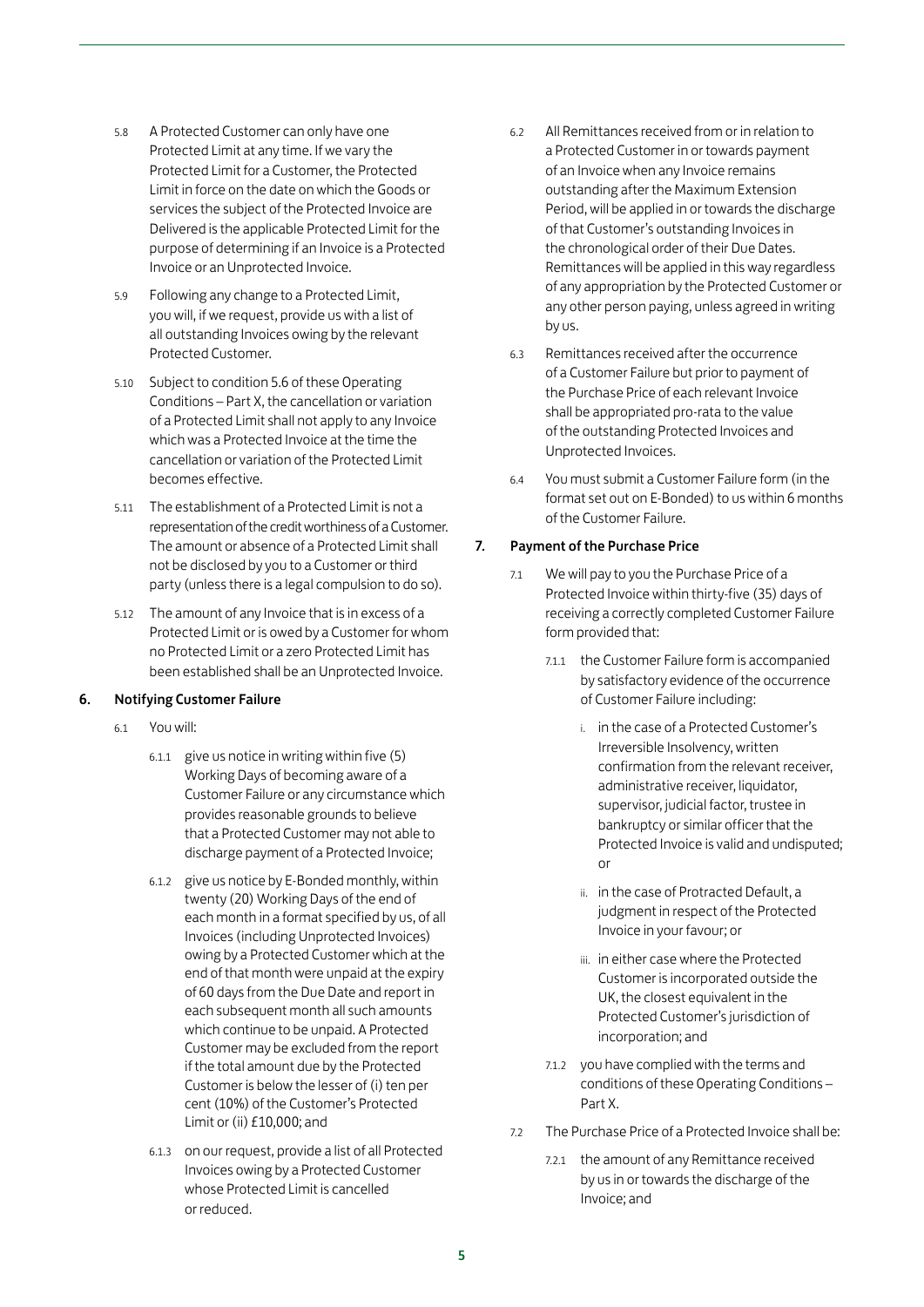- 7.2.2 if the Minimum Retention applies to your Debtor Protection facility, an amount equivalent to the outstanding amount of the Net Protected Invoice (excluding any interest) after deduction of the Minimum Retention; or
- 7.2.3 if a Minimum Threshold is specified in the DP Commercial Terms and the outstanding amount of all Net Protected Invoices is in excess of the Minimum Threshold, an amount equivalent to the Protected Percentage of the outstanding amount of the Net Protected Invoice (excluding any interest); and/or
- 7.2.4 if an Annual Threshold is specified in the DP Commercial Terms (subject to the application of condition 2.3 of these Operating Conditions – Part X), an amount equivalent to the Protected Percentage of the outstanding amount of the Net Protected Invoice (excluding any interest).
- 7.3 We shall be entitled to set off against the Purchase Price of a Protected Invoice:
	- 7.3.1 any Remittance received by you and not delivered to us;
	- 7.3.2 any discount, rebate, deduction, retention or other dilution claimed by the Customer; and
	- 7.3.3 the invoice value of any Goods recovered by you from the Customer.
- 7.4 Following the payment to you of the Purchase Price of a Protected Invoice as a result of a Customer Failure:
	- 7.4.1 all Remittances received by you must be paid to us immediately and will be applied towards repayment to us of the Purchase Price paid pursuant to condition 7.1 of these Operating Conditions – Part X; and
	- 7.4.2 you will provide to us all reasonable assistance to enable us to enforce the Related Rights, file a claim in the insolvency of the Customer, recover any dividends payable in respect of the Protected Invoice and recover any refund of VAT.
- 7.5 The Purchase Price of all Protected Invoices will be paid in Sterling. If a Protected Invoice is expressed in a currency other than Sterling, the amount of that Invoice will be calculated by us by applying the rate of exchange for conversion into Sterling offered by the Bank on the date of the Protected Invoice.
- 7.6 In determining whether an Invoice falls within a Protected Limit, the Minimum Retention, any Minimum Threshold or Annual Threshold, we will disregard the VAT element of the Invoice.
- 7.7 We will only make payment of the Purchase Price of a Protected Invoice which, together with its Related Rights, has been assigned to us by way of legal assignment (or assignation in Scotland), so that the benefit of all rights of recovery and any similar rights relating to the Protected Invoice and its Related Rights vest in us and are directly enforceable by us against the Protected Customer.
- 7.8 You will execute and deliver any instruments and documents and do whatever else is necessary to vest all of the relevant Protected Customer's Invoices and their Related Rights in us. We may direct the manner in which recovery of any Invoice is pursued and Related Rights are exercised. You will not do anything to prejudice these rights.
- 7.9 We will not pay the Purchase Price of a Protected Invoice if the Protected Invoice is the subject of any Security Interest ranking ahead of us or a third party has or asserts a prior right to payment of the Protected Invoice.
- 7.10 If you make any statement or submit any report knowing it to be inaccurate, false or fraudulent, or if you knowingly conceal any material fact which could result in our suffering a loss, we may refuse to make payment of the Purchase Price of Invoices remaining outstanding due to Customer Failure and to demand repayment of the Purchase Price of any Protected Invoice which was paid to you in consequence of any inaccurate, false or misleading representations by you. In these circumstances, you will not be entitled to a refund of any Fees or Charges paid by you.
- 7.11 We may at any time examine (or require to be produced):
	- 7.11.1 copies of any corporate records or books, internal documents, time sheets, quality inspection reports, stock records, correspondence, letters, or other documentation or records, in whatever form and wherever situated in your possession or control and if such information is stored on computer you will provide us with access to it, including all necessary passcodes;
	- 7.11.2 stock and raw materials in your possession or under your control; or
	- 7.11.3 evidence of any transaction between you and a Customer.

You will, at our request, take all reasonable steps to obtain for us all such information or documentation in the possession of any other person.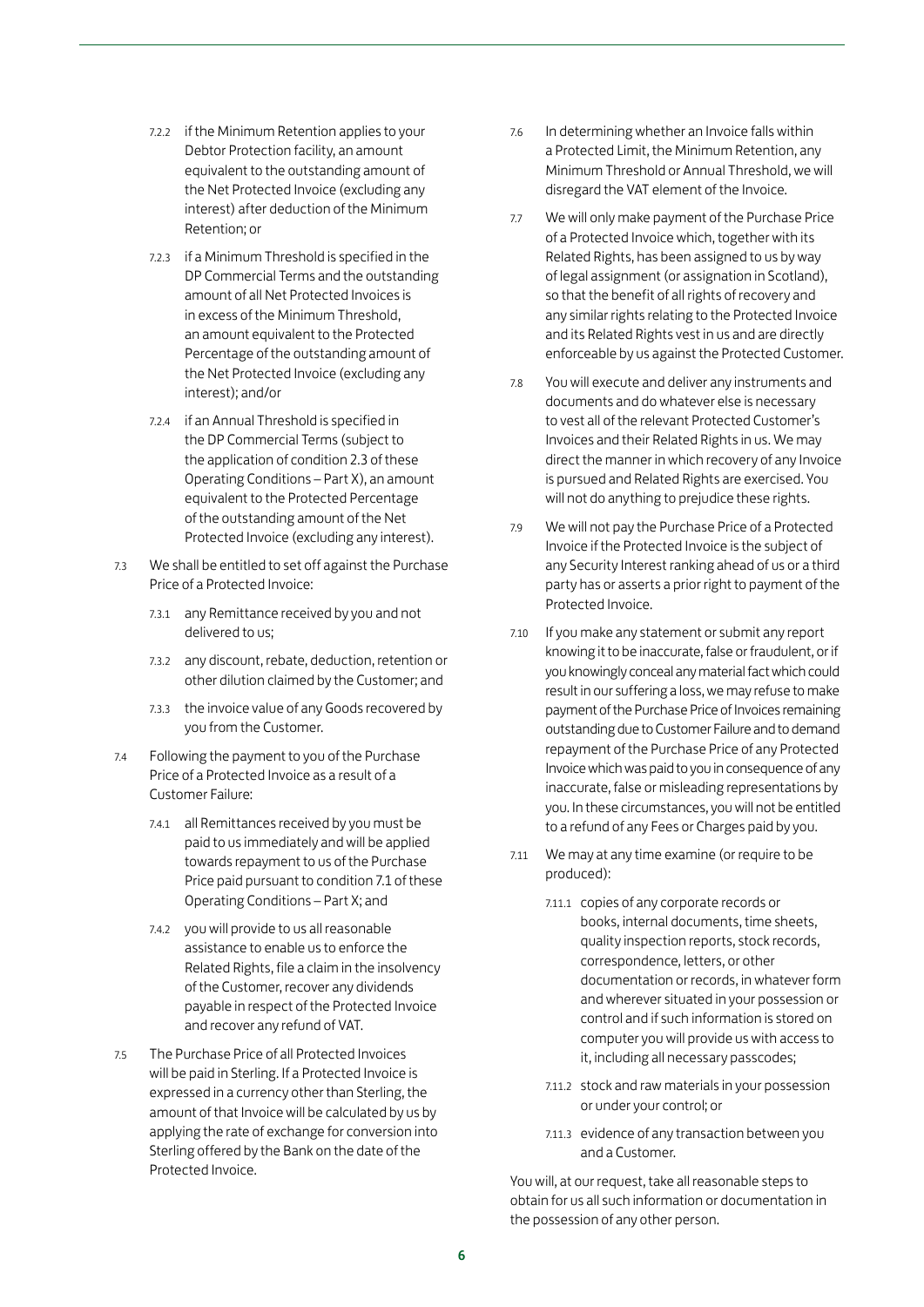### 8. Termination and Consequences of Termination

- 8.1 Subject to our rights of immediate termination under condition 8.2 of these Operating Conditions – Part X, your rights under condition 8.4 and to condition 8.3 below, the Debtor Protection facility shall begin on the first day of the Protected Period and shall continue until it is terminated either by:
	- 8.1.1 you giving ninety (90) calendar days' (or such lesser period as we may agree) written notice to us; or
	- 8.1.2 us giving at least 30 calendar days' written notice to you.
- 8.2 We may terminate the Debtor Protection facility immediately by notice in writing to you if:
	- 8.2.1 you fail to pay the Fees and Charges due under the DP Commercial Terms or condition 3 of these Operating Conditions – Part X by their due date for payment;
	- 8.2.2 you breach any other condition in these Operating Conditions – Part X; or
	- 8.2.3 we become entitled to terminate this Agreement.
- 8.3 We shall not be liable for the Purchase Price of any Protected Invoice which is reassigned to you prior to Customer Failure.
- 8.4 If you query any change to the Protected Limit Charges or other terms of this Debtor Protection facility communicated to you prior to any Anniversary and we are unable to agree revised Fees and Charges or terms, you may terminate the Debtor Protection facility within 30 days of first being informed of the revised Fees and Charges or terms.
- 8.5 If this Debtor Protection facility is terminated but this Agreement continues in full force and effect, Protected Limits shall be cancelled with effect from the end of the Protected Period but any Invoice which was a Protected Invoice at the expiry of the Protected Period shall continue to be a Protected Invoice, subject to the terms of these Operating Conditions – Part X.
- 8.6 Upon the termination of this Agreement, all Protected Invoices will automatically become Unprotected Invoices and we will have no further obligation to you in respect of the Purchase Price of Protected Invoices and any Protected Limit Charges paid by you or accrued due to us shall be retained by or paid to us, as appropriate.

### 9. General Conditions

#### **Assignment**

9.1 You may not assign this Debtor Protection facility to any person.

#### Data Protection

9.2 You warrant that all Protected Customers trading as sole traders or in partnership understand that we have a legitimate business interest in processing their personal data.

#### Notices

9.3 Any notices required to be served pursuant to these Operating Conditions – Part X, other than those required to be sent by E-Bonded, shall be in writing and sent by post or email. Notices sent by us shall be sent to you at the address or email stated in the Commercial Terms and notices sent by you shall be sent to us at our Debtor Protection team at No 1 Brookhill Way, Banbury, Oxon OX16 3EL debtorprotection@lloydsbankcf.co.uk or such other postal or email address as we may inform to you from time to time.

#### Our liability to you

- 9.4 Unless otherwise agreed in the Commercial Terms or DP Commercial Terms, our maximum liability in respect of the Debtor Protection facility will not exceed the aggregate of all Protected Limits established at the time of the relevant event giving rise to any claim you purport to have against us.
- 9.5 Any claim by you under the Debtor Protection facility must be commenced against us within two (2) years of the event giving rise to the claim.